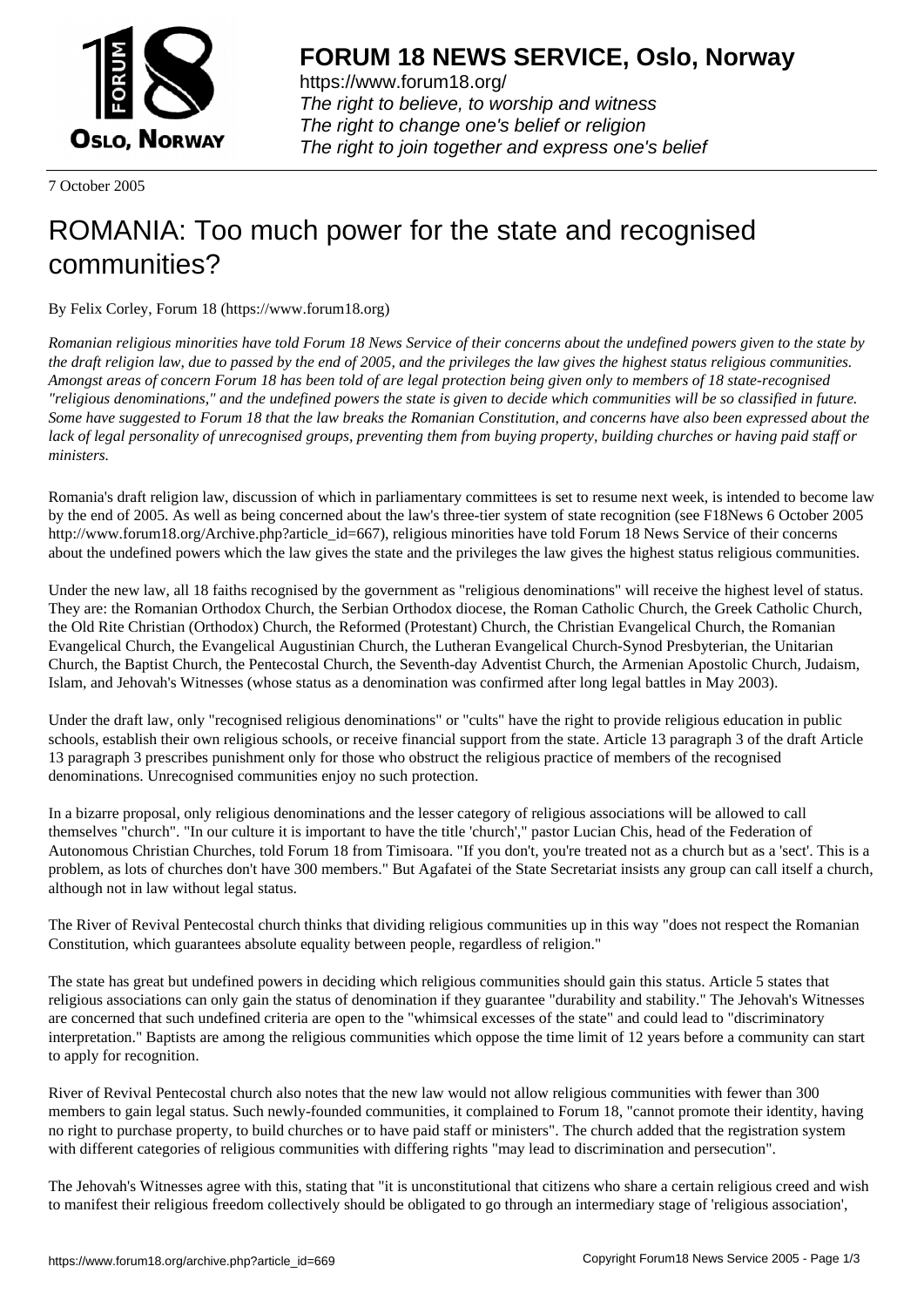The River of Revival church has further concerns about the procedure for approval to become a religious association. "In the court the government is represented by a prosecutor and an inspector from the State Secretariat of the Romanian government. We do not consider this to be appropriate." Mihai Agafatei of the State Secretariat for Religious Denominations says that under the law on juridical entities, which also covers religious associations, prosecutors attend all such court sessions, so religious associations are being treated no differently.

The church is asking for a number of changes, including the right for as few as 21 people to begin a religious association and use the name "church" with their group. Such an association, the church stated, should be allowed to have the same rights and freedoms as any religious community.

Agafatei of the State Secretariat defended the three-tier registration system, claiming that the 18 recognised religious denominations themselves want this and that the European experts and the Council of Europe Venice Commission also recommended this. Asked by Forum 18 on 7 October why religious communities which already have the top-level legal status should be allowed to set such a high threshold that other religious communities will be unable to meet he had no answer. (Religious denominations also have to be consulted over any future changes to the religion law.)

Some faiths, including the Baha'is, Reform Adventists and Old Believers, have failed to gain state recognition in recent years. "We have 7,000 members, more than four or five of the denominations currently recognised," Wargha Enayati of the Baha'i community told Forum 18 from Bucharest on 6 October. "We've been here in Romania since 1926, but it's impossible – under the old law and the new – for us to be recognised as a religious denomination. This is not fair." He believes that if a distinction is made between religious communities on the basis of size, it should be set at the lowest membership level among current recognised denominations. The Armenian Apostolic Church is the lowest, with only about 700 members.

In a lengthy analysis signed by its president, Pastor Paul Negrut, the Baptist Union complained that nowhere in the draft is the separation of the state and religious communities explicitly mentioned, a concern shared by the Jehovah's Witnesses. Agafatei of the State Secretariat told Forum 18 such a declaration was unnecessary, as the country's Constitution already specifies that religious communities are autonomous.

Although the Baptist Union welcomed the earlier removal from the draft that the recognised religious denominations were "public property", it regretted that no recognition was inserted that they are "private property". The Baptist Union fears this lack could lead to eventual government attempts to influence religious communities. "The eventual use of such power and influence cannot be accepted by the church since it is contrary to its purpose and its calling," it declared.

The Baptist Union also complains that the draft law continues the practice of state payment of the wages for religious personnel and the upkeep of places of worship, something the Baptists believe "consolidates government control over the denominations". The Baptists have not accepted such financial support although they are currently a recognised denomination. "We believe that the financial support of each denomination ought to come from individuals as well as commercial entities that can decide to support the denomination of their own choosing by receiving from the government a tax deduction in the amount of their donation," it proposes, pointing out that no donations to non-profit entities are currently tax-deductible.

Agafatei of the State Secretariat defended this as a Romanian "tradition". "The state doesn't oblige religious communities to take the money it offers," he told Forum 18.

Religious education in schools is another controversial area. The Baptist Union is worried about Article 39 paragraph 4 of the draft, which appears to require schools set up by religious denominations for their own communities to offer religious education to pupils of another faith who voluntarily choose to attend the school. Another concern was expressed by the Enayati of the Baha'is, who told Forum 18 that without religious denomination status the Baha'is, who he says do not engage in proselytism, cannot even be invited into schools during comparative religion classes to explain what they believe.

Cemeteries are also controversial in a country where the dominant Orthodox Church often allows burials in their cemeteries only under Orthodox rites. Many minorities and human rights activists welcome the requirement in Article 29 paragraph 2 that local authorities provide secular graveyards for all citizens, but fear that without an enforcement mechanism local officials may never provide such facilities.

The Baptists are also worried that religious freedom can be restricted on "national security," grounds, replacing the "public safety" grounds specified in Article 8 (2) of the European Convention on Human Rights (ECHR). Article 5 paragraph 3 and Article 49 paragraph 3 of the religion law replaces the ECHR phrase "public safety" with "national security".

"Keeping in mind the different understanding of the two phrases – the two of them never to be interchangeably used – and in light of past practices where a truly totalitarian state under the pretext of 'national security' persecuted Christians from our denominations for having fellowship with believers in other nations, we believe the texts of the two articles must be modified to respect the text of the